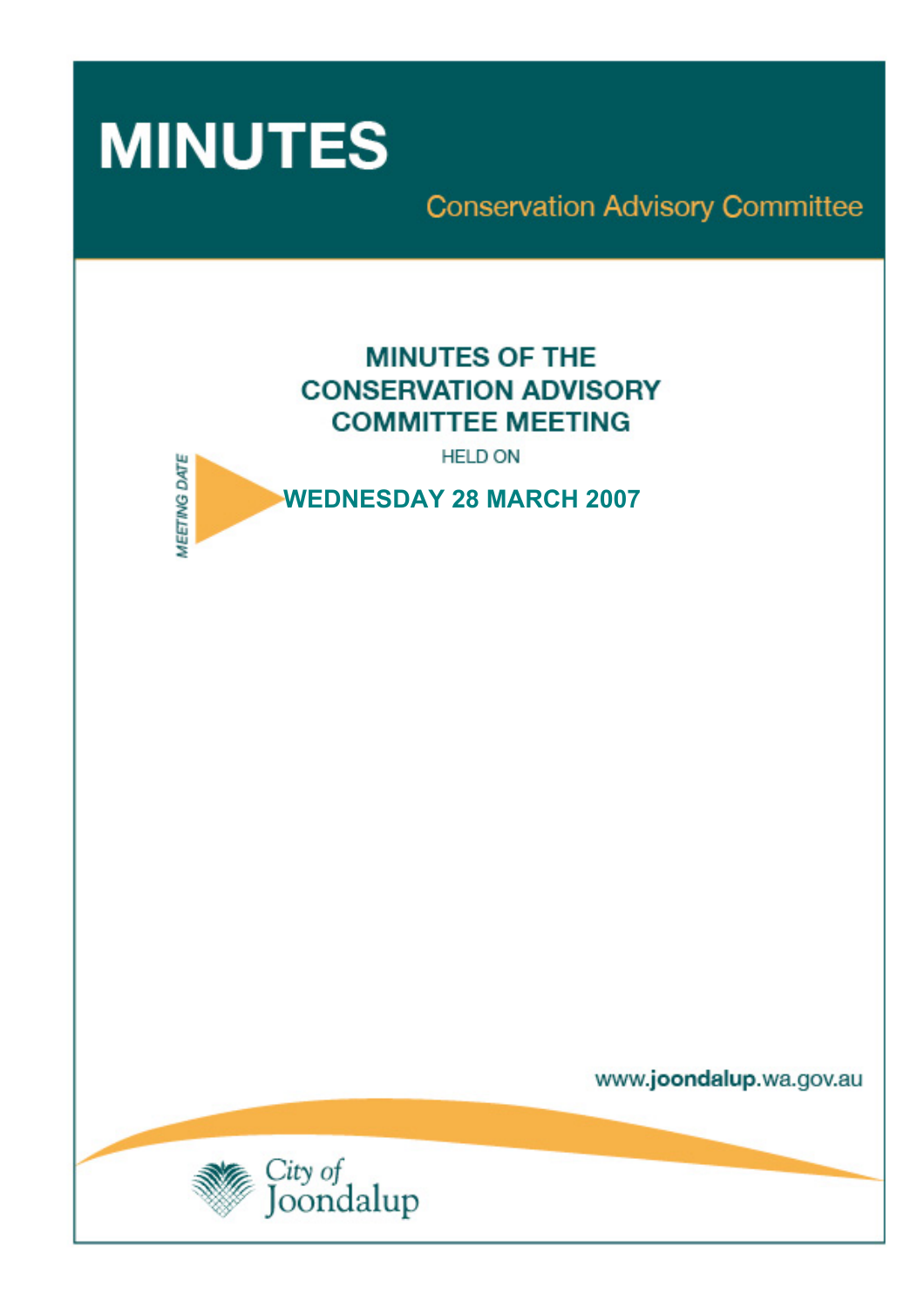# **CITY OF JOONDALUP**

# **MINUTES OF THE CONSERVATION ADVISORY COMMITTEE MEETING HELD IN CONFERENCE ROOM 2, JOONDALUP CIVIC CENTRE, BOAS AVENUE, JOONDALUP ON WEDNESDAY 28 MARCH 2007.**

# **ATTENDANCE**

# **Committee Members:**

| Cr Steve Magyar<br>Cr Michele John | <b>Presiding Person</b>           |             |
|------------------------------------|-----------------------------------|-------------|
| Cr Sue Hart                        |                                   | from 1845pm |
| Cr Brian Corr                      |                                   | from 1845pm |
| Mrs Marilyn Zakrevsky              | <b>Friends of Korella</b>         |             |
| Ms Sue Bailey                      | <b>Friends of Maritana</b>        | to 1900 hrs |
| Ms Phyllis Robertson               | Joondalup Coast Care Forum        |             |
| Dr Marjorie Apthorpe               | <b>Friends of Iluka Foreshore</b> |             |
| Mr John Chester                    |                                   |             |
| Mrs Wendy Herbert                  |                                   |             |
| Ms Alice Stubber                   |                                   | to 1929 hrs |
|                                    |                                   |             |

# **Officers:**

Mr Murray Ralph Manager, Infrastructure Management Services Mr Keith Armstrong Conservation Co-ordinator Mrs Jill Hewison **Administrative Secretary** 

# **DECLARATION OF OPENING**

The Presiding Person declared the meeting open at 1807 hrs.

# **APOLOGIES/LEAVE OF ABSENCE**

Mr John Wood Mr Barry Fitzsimmons Mr Ralph Henderson

# **CONFIRMATION OF MINUTES**

# MINUTES OF THE CONSERVATION ADVISORY COMMITTEE HELD ON 29 NOVEMBER 2006

# **MOVED Cr John SECONDED Marilyn Zakrevsky that:**

- **1 the minutes of the meeting of the Conservation Advisory Committee held on 29 November 2006 be confirmed as a true and correct record.**
- **2 the Conservation Advisory Committee notes that the 7 February 2007 meeting was not held due to a lack of quorum.**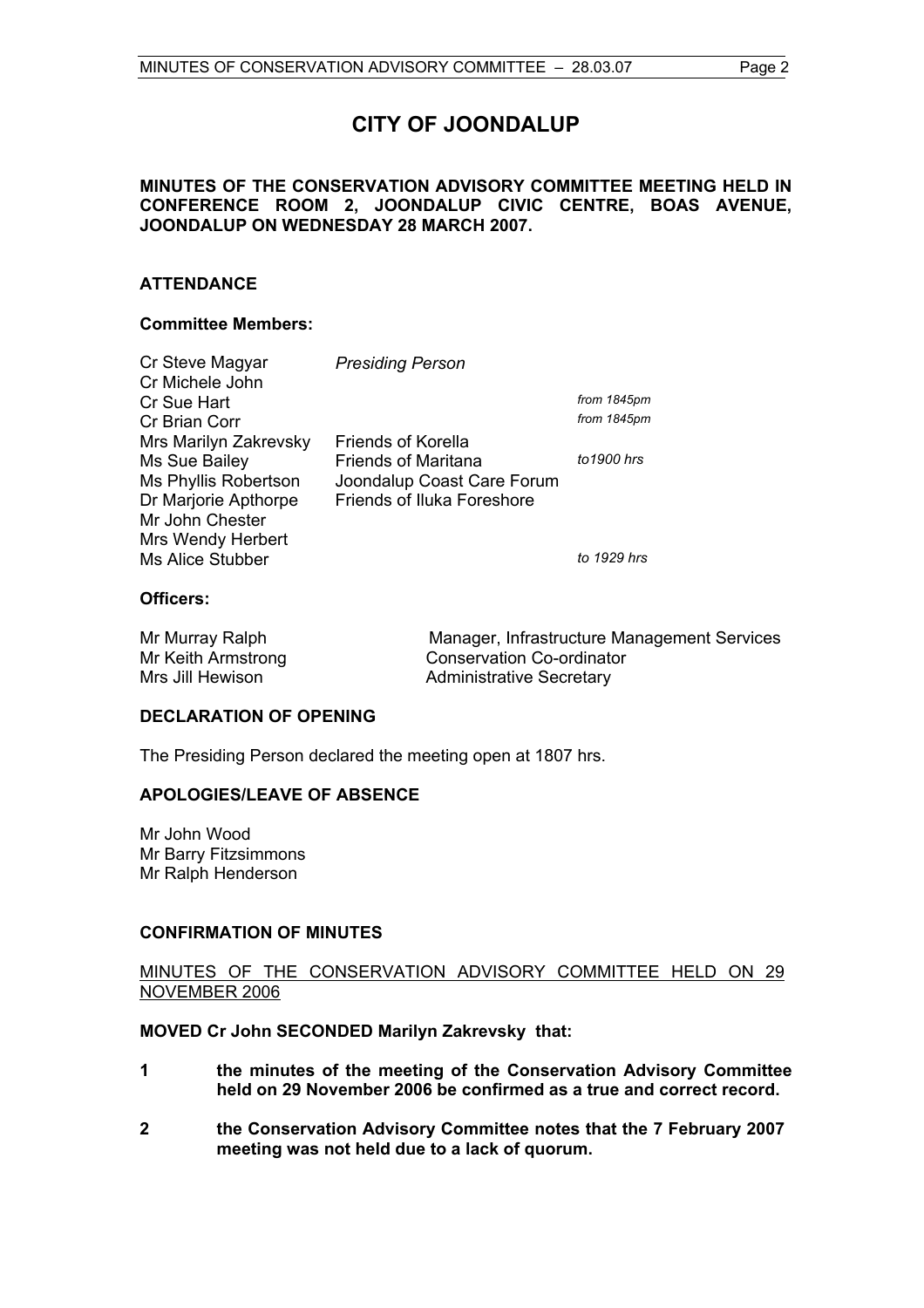### **The Motion was Put and CARRIED UNANIMOUSLY (9/0)**

**In favour of the motion:** Cr Magyar, Cr John, Mrs M Zakrevsky, Mr J Chester, Ms S Bailey, Ms P Robertson, Mrs W Herbert, Ms A Stubber, Dr M Apthorpe

# **ANNOUNCEMENTS BY THE PRESIDING PERSON WITHOUT DISCUSSION**

Cr Magyar advised of a Councillor briefing session/workshop regarding conservation issues to be held in the near future and asked that, if anyone had any issues they wished to progress, these could be addressed at the end of the meeting.

# **RESIGNATION BY COMMITTEE MEMBER**

Ms Sue Bailey tendered her resignation.

**MOVED Phyllis Robertson SECONDED Alice Stubber that the Conservation Advisory Committee ACCEPTS the resignation from Ms Sue Bailey and thanks her for her contribution to the Committee.** 

# **The Motion was Put and CARRIED UNANIMOUSLY (9/0)**

**In favour of the motion**: Cr Magyar, Cr John, Mrs M Zakrevsky, Mr J Chester, Ms S Bailey, Ms P Robertson, Mrs W Herbert, Ms A Stubber, Dr M Apthorpe

# **REQUEST TO REDUCE THE MEMBERSHIP OF CONSERVATION ADVISORY COMMITTEE**

**MOVED Cr Magyar SECONDED Alice Stubber to request Council to reduce the official number of members on the Conservation Advisory Committee by one person to enable a quorum to be achieved.** 

# **The Motion was Put and CARRIED UNANIMOUSLY (9/0)**

**In favour of the motion:** Cr Magyar, Cr John, Mrs M Zakrevsky, Mr J Chester, Ms S Bailey, Ms P Robertson, Mrs W Herbert, Ms A Stubber, Dr M Apthorpe

# **DECLARATIONS OF INTEREST**

**Nil** 

# **IDENTIFICATION OF MATTERS FOR WHICH THE MEETING MAY SIT BEHIND CLOSED DOORS**

**Nil** 

# **PETITIONS AND DEPUTATIONS**

**Nil** 

**REPORTS**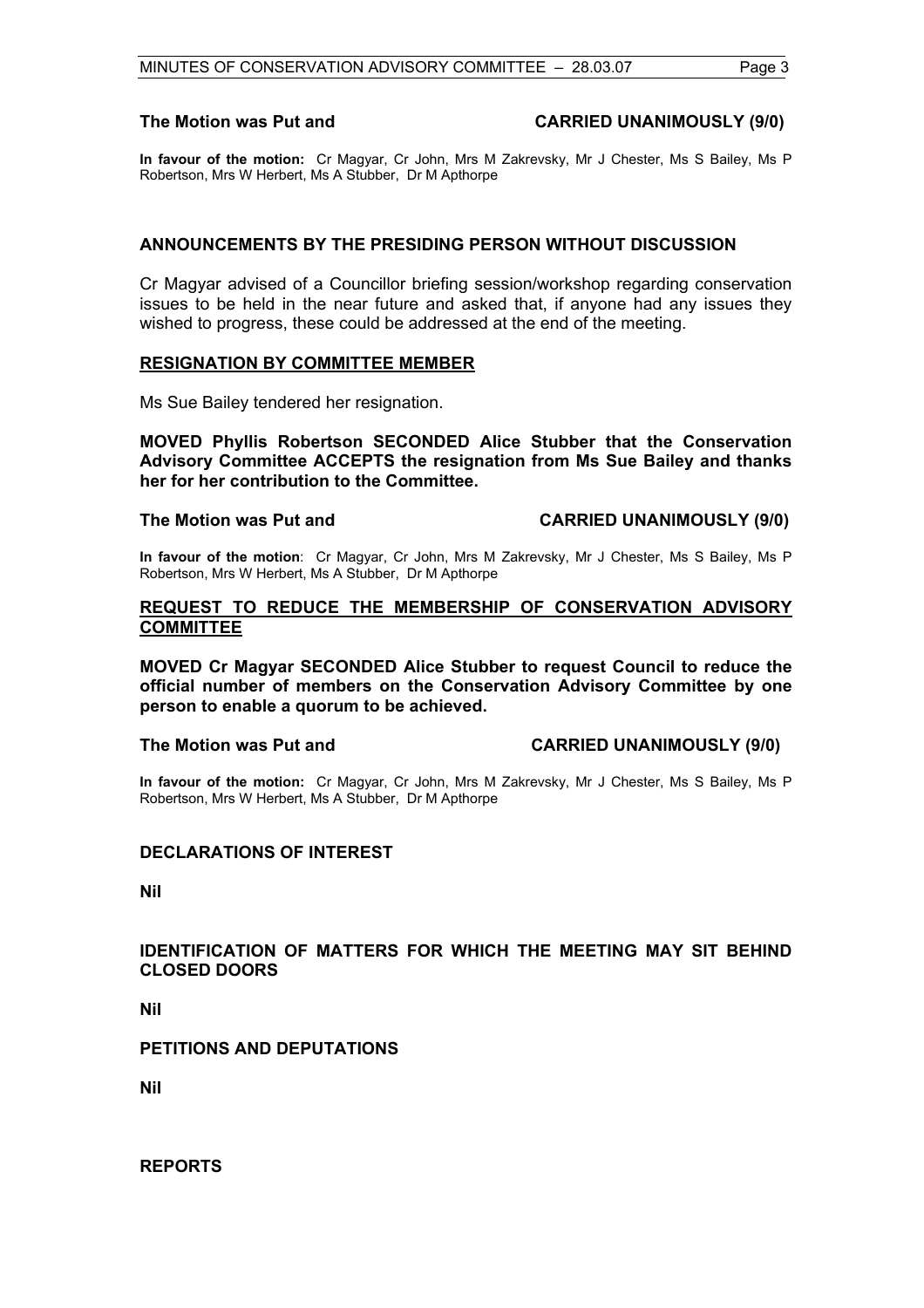**WARD:** All

**RESPONSIBLE** Mr Ian Cowie **DIRECTOR:** Governance and Strategy

# **PURPOSE**

To seek advice from the Conservation Advisory Committee on the development of Environmental Key Performance Indicators for the Strategic Plan 2003-2008.

# **EXECUTIVE SUMMARY**

The 2005/06 Strategic Plan Key Performance Indicators (KPI) Report was presented to Council on 29 August 2006, in accordance with the Council's reporting framework. Council accepted the report, and requested that Key Focus Area 2 - Caring for the Environment be referred to the Conservation Advisory Committee to develop Key Performance Indicators for the preservation of Joondalup's natural biodiversity. (*Item CJ137 – 08/06 refers*).

#### **BACKGROUND**

This Report was presented to the 25 October 2006 Conservation Advisory Committee, the item was deferred to the 29 November 2006 CAC Meeting, and then deferred to the 28 February 2007 meeting, which failed to achieve a quorum.

The Strategic Plan KPIs are intended to measure progress against the Strategic Plan 2003 – 2008, and reports against the KPIs are provided to the Council on an annual basis. The report is a component of the Corporate Reporting Framework endorsed by Council on 14 December 2004 (*Item CJ307-12/04 refers*).

# **DETAILS**

#### **Issues and options considered:**

The 2005/06 Strategic Plan KPI Report provided Council with information for the period 1 July 2005 to 30 June 2006.

The KPIs link directly to the outcomes and strategies in the Key Focus Areas of:

- Community Wellbeing;
- Caring for the Environment:
- City Development, and
- Organisational Development.

The KPIs are categorised according to their indicator type - social, economic, and/or environmental.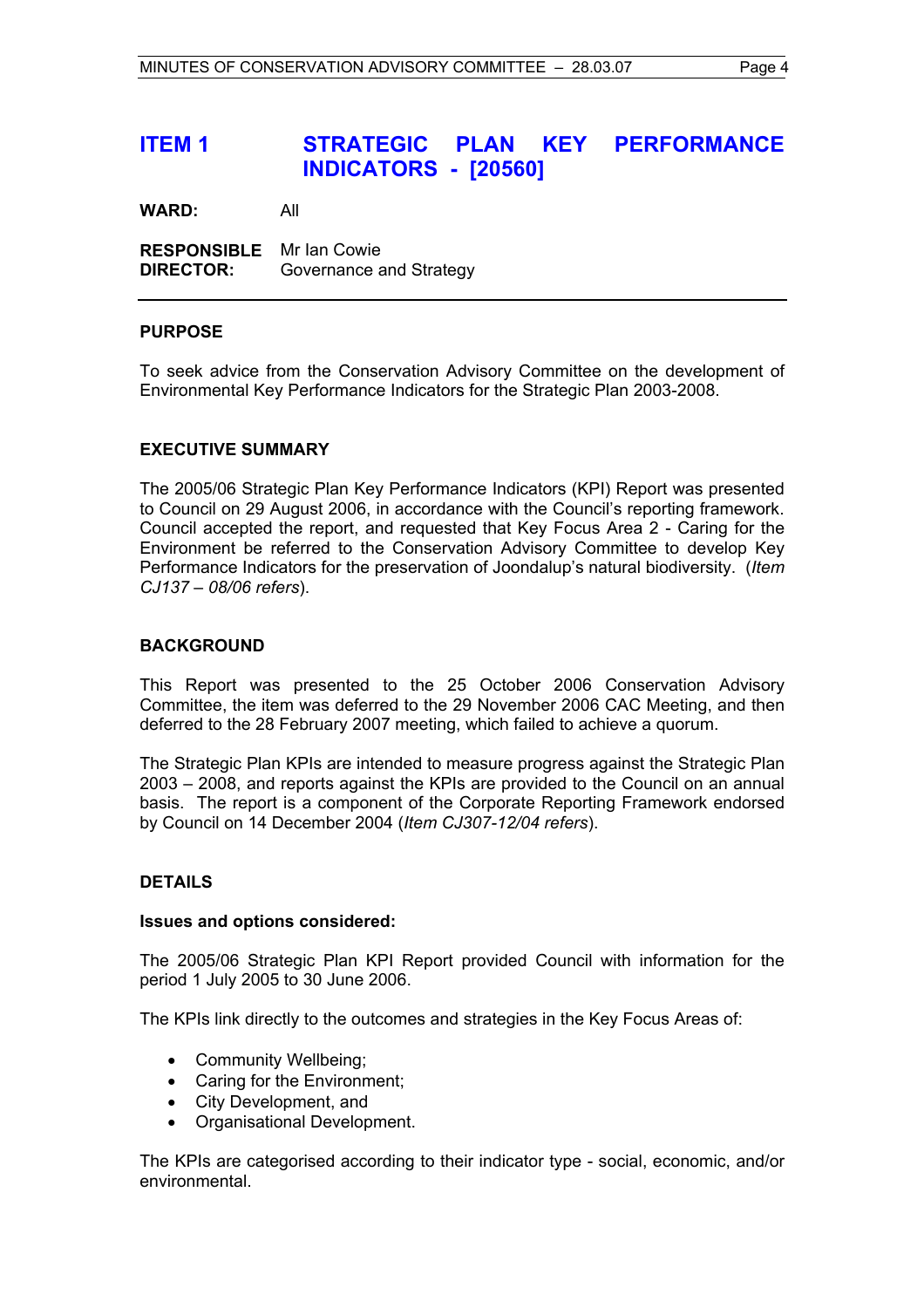# **Link to Strategic Plan:**

# **Key Focus Area 4: Organisational Development**

- Outcome: The City of Joondalup is a sustainable and accountable business.
- Objective 4.1: To manage the business in a responsible and accountable manner.
- Strategy 4.1.2: Develop a corporate reporting framework based on sustainable indicators.

# **Key Focus Area 2: Caring for the Environment**

- Outcome: The City of Joondalup is environmentally responsible in its activities.
- Objective 2.1: Plan and manage our natural resources to ensure environmental sustainability.
- Strategy 2.1.1: Maintain and protect natural assets to retain biodiversity.

# **Legislation – Statutory Provisions:**

Section 2.7 of the Local Government Act 1995 states:

*The role of the council:* 

- *(1) The council:*
	- *(a) directs and controls the local government's affairs; and*
	- *(b) is responsible for the performance of the local government's functions.*

# **Risk Management considerations:**

The KPI Report provides Council with an overall assessment of progress against the Strategic Plan.

# **Financial/Budget Implications:**

Not Applicable.

# **Policy Implications:**

The stated objective of Council's Communication Policy 2.3.2 is:

# **To indicate the City's high level of commitment to public consultation and to provide good, open and accountable government.**

# **Regional Significance:**

Not Applicable.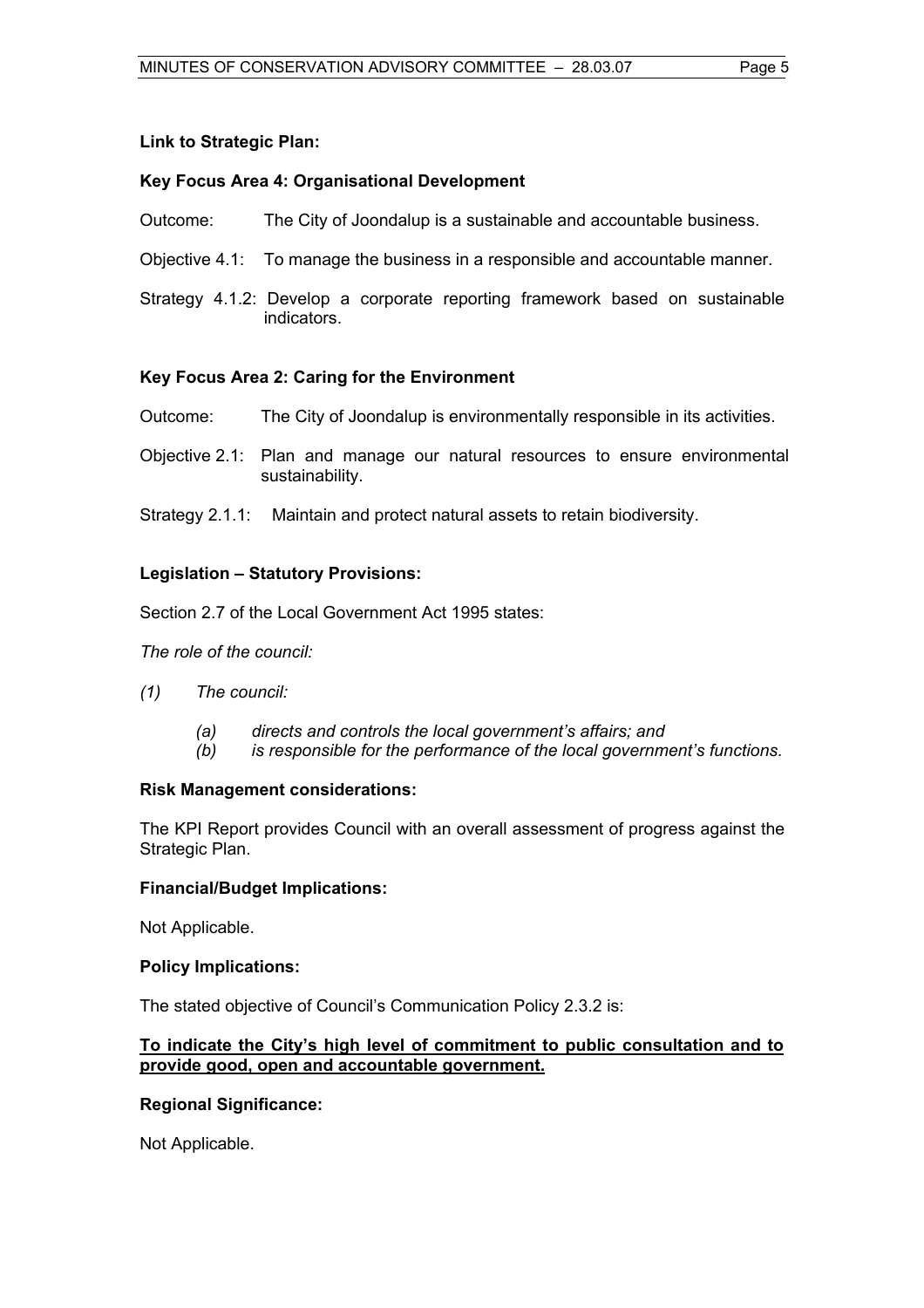# **Sustainability Implications:**

The Strategic Plan KPIs have been categorised as social, environmental and/or economic.

# **Consultation:**

Not Applicable.

# **COMMENT**

The Strategic Plan is due for a major review during 2006/07 and this will include a review of the KPIs against the revised Plan. This process will involve consultation with members of the community and key stakeholders, including the Conservation Advisory Committee.

The City has also recently joined the International Council for Local Environmental Initiatives Local Action Biodiversity project which will promote the understanding of local government biodiversity issues leading to the implementation of appropriate measures within the participating local governments

# **ATTACHMENTS**

Attachment 1 Urban Natural Areas KPIs Calculation Sheet

# **VOTING REQUIREMENTS**

Simple Majority

Conservation Coordinator gave a brief overview of the report and on the Urban Natural Areas KPIs Calculation Sheet. Discussion ensued on the following points:

- Threatening Process Indicators
- **Dieback**
- Budgetary Indicators
- Management Indicators

*Cr Hart and Cr Corr entered the Room at 1845 Hrs* 

Discussion ensued.

*Ms Sue Bailey left the Room at 1900 hrs.* 

# **OFFICER'S RECOMMENDATION**

That the Conservation Advisory Committee PROVIDES advice to the Council on the development of Key Performance Indicators for the preservation of Joondalup's natural biodiversity.

# **MOVED Cr John SECONDED Phyllis Robertson that the Conservation Advisory Committee:**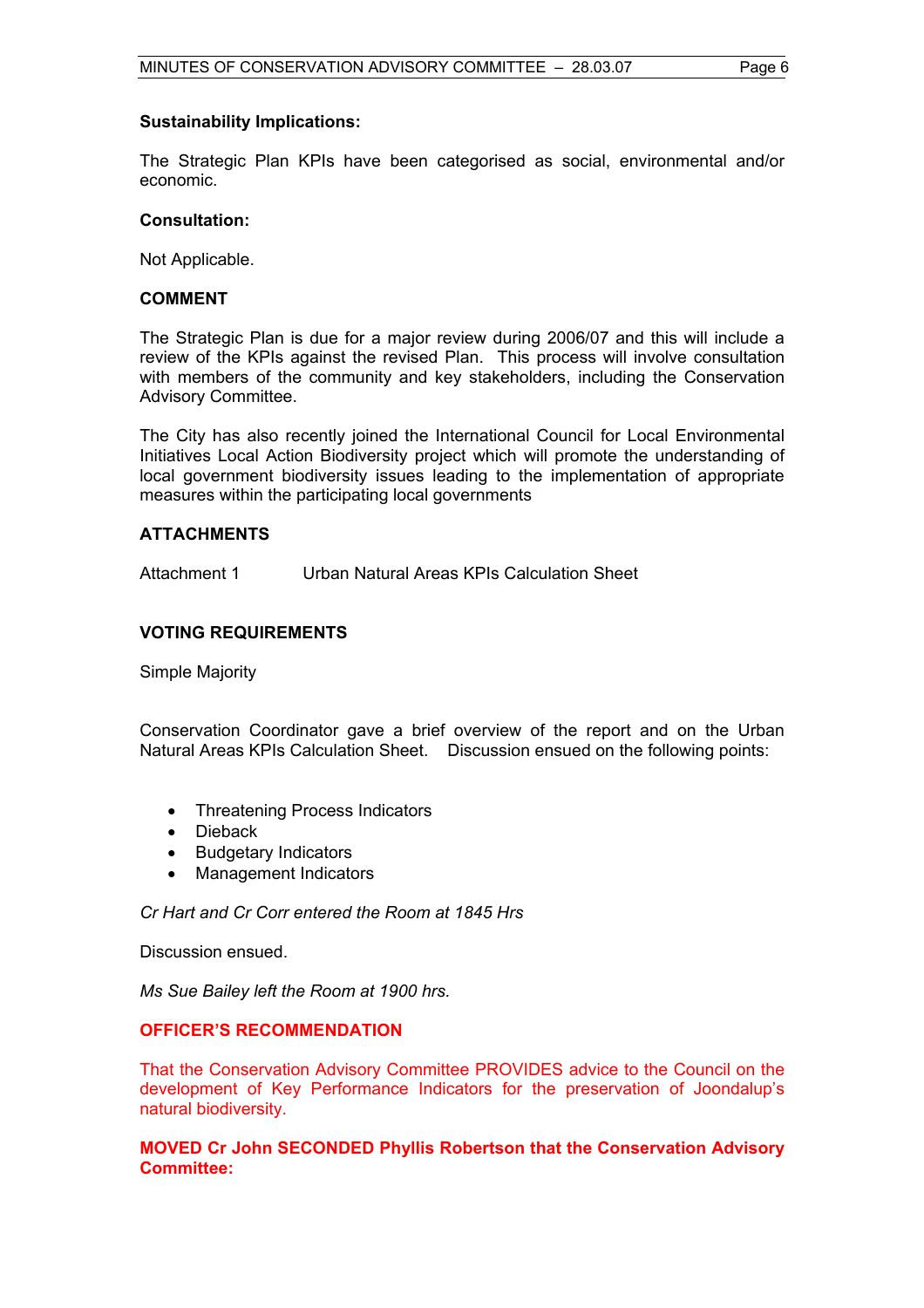- **1. THANKS the staff for adopting the process and participating in the project**
- **2. REQUESTS Administration to provide a list of the number of volunteer hours**

# **3. REQUESTS a list on different plant species**

# **The Motion was Put and CARRIED UNANIMOUSLY (10/0)**

**In favour of the motion**: Cr Magyar, Cr John, Cr Hart, Cr Corr, Mrs M Zakrevsky, Mr J Chester, Ms P Robertson, Mrs W Herbert, Ms A Stubber, Dr M Apthorpe

**MOVED Cr John SECONDED Cr Hart that the Conservation Advisory Committee form a Working Group to hold informal meetings to highlight key issues within the Urban Natural Areas KPIs report and to target those areas which need investment now and to report back to the Conservation Advisory Committee. The Working Group to be chaired by Cr John and its members to consist of the following persons:** 

**Cr M John (Presiding Person) Ms A Stubber Dr M Apthorpe Mr J Chester Mrs W Herbert Cr S Hart** 

# **The Motion was Put and CARRIED UNANIMOUSLY (10/0)**

**In favour of the motion:** Cr Magyar, Cr John, Cr Corr, Cr Hart, Mrs M Zakrevsky, Mr J Chester, Ms P Robertson, Mrs W Herbert, Ms A Stubber, Dr M Apthorpe

# **MOTIONS OF WHICH PREVIOUS NOTICE HAS BEEN GIVEN**

**Nil** 

# **REQUESTS FOR REPORTS FOR FUTURE CONSIDERATION**

**MOVED Cr John SECONDED Phyllis Robertson that the following reports be provided to the Conservation Advisory Committee:** 

- **1. Copy of the Report which was made available to the Sustainability Advisory Committee which clarifies the bore water usage data and advises of water saving strategies being carried out by the City of Joondalup**
- **2. A Report on the cost of non-flammable fence posts to be erected in selected areas of high-conservation value bushland, in conjunction with ringlock wire fencing.**
- **3. A Report on coastal dune rehabilitation/coastal erosion.**